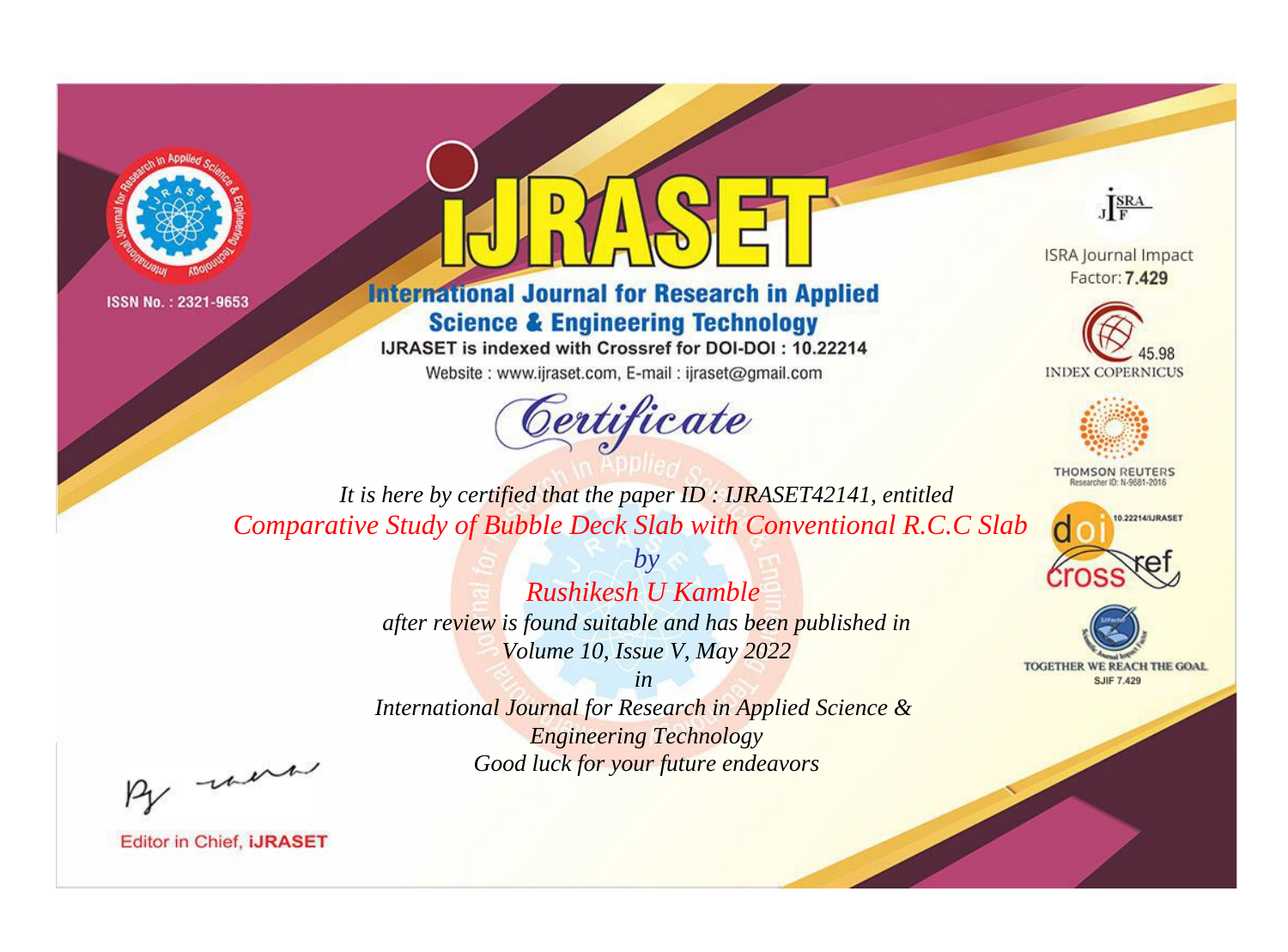



## **International Journal for Research in Applied Science & Engineering Technology**

IJRASET is indexed with Crossref for DOI-DOI: 10.22214

Website: www.ijraset.com, E-mail: ijraset@gmail.com



JERA

**ISRA Journal Impact** Factor: 7.429





**THOMSON REUTERS** 



TOGETHER WE REACH THE GOAL **SJIF 7.429** 

*It is here by certified that the paper ID : IJRASET42141, entitled Comparative Study of Bubble Deck Slab with Conventional R.C.C Slab*

> *by Musharaff S Shaikh after review is found suitable and has been published in Volume 10, Issue V, May 2022*

> > *in*

*International Journal for Research in Applied Science & Engineering Technology Good luck for your future endeavors*

By morn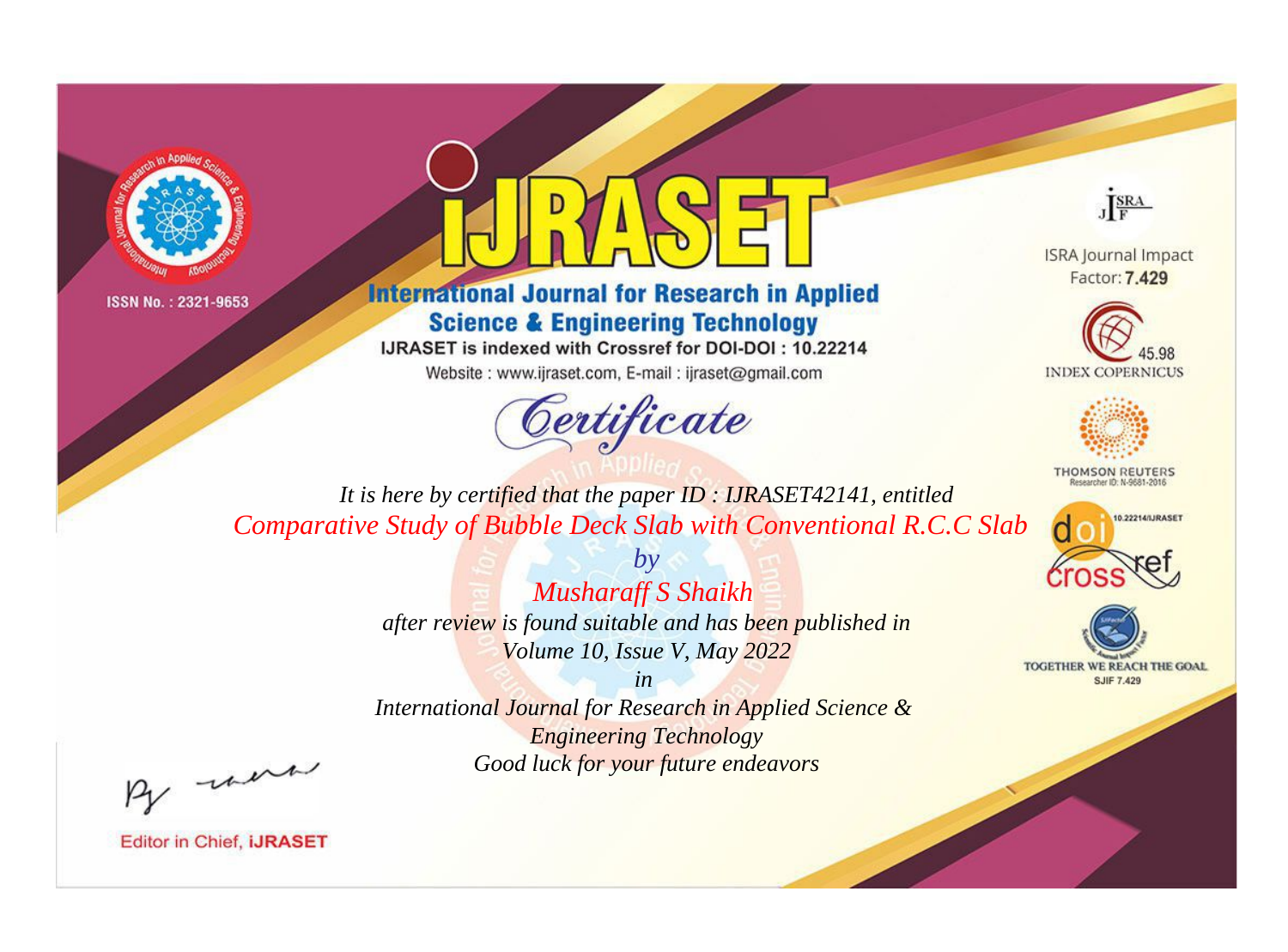



**International Journal for Research in Applied Science & Engineering Technology** 

IJRASET is indexed with Crossref for DOI-DOI: 10.22214

Website: www.ijraset.com, E-mail: ijraset@gmail.com



JERA

**ISRA Journal Impact** Factor: 7.429





**THOMSON REUTERS** 



TOGETHER WE REACH THE GOAL **SJIF 7.429** 

*It is here by certified that the paper ID : IJRASET42141, entitled Comparative Study of Bubble Deck Slab with Conventional R.C.C Slab*

> *Shagufa M Sayyed after review is found suitable and has been published in Volume 10, Issue V, May 2022*

*by*

*in International Journal for Research in Applied Science & Engineering Technology*

*Good luck for your future endeavors*

By morn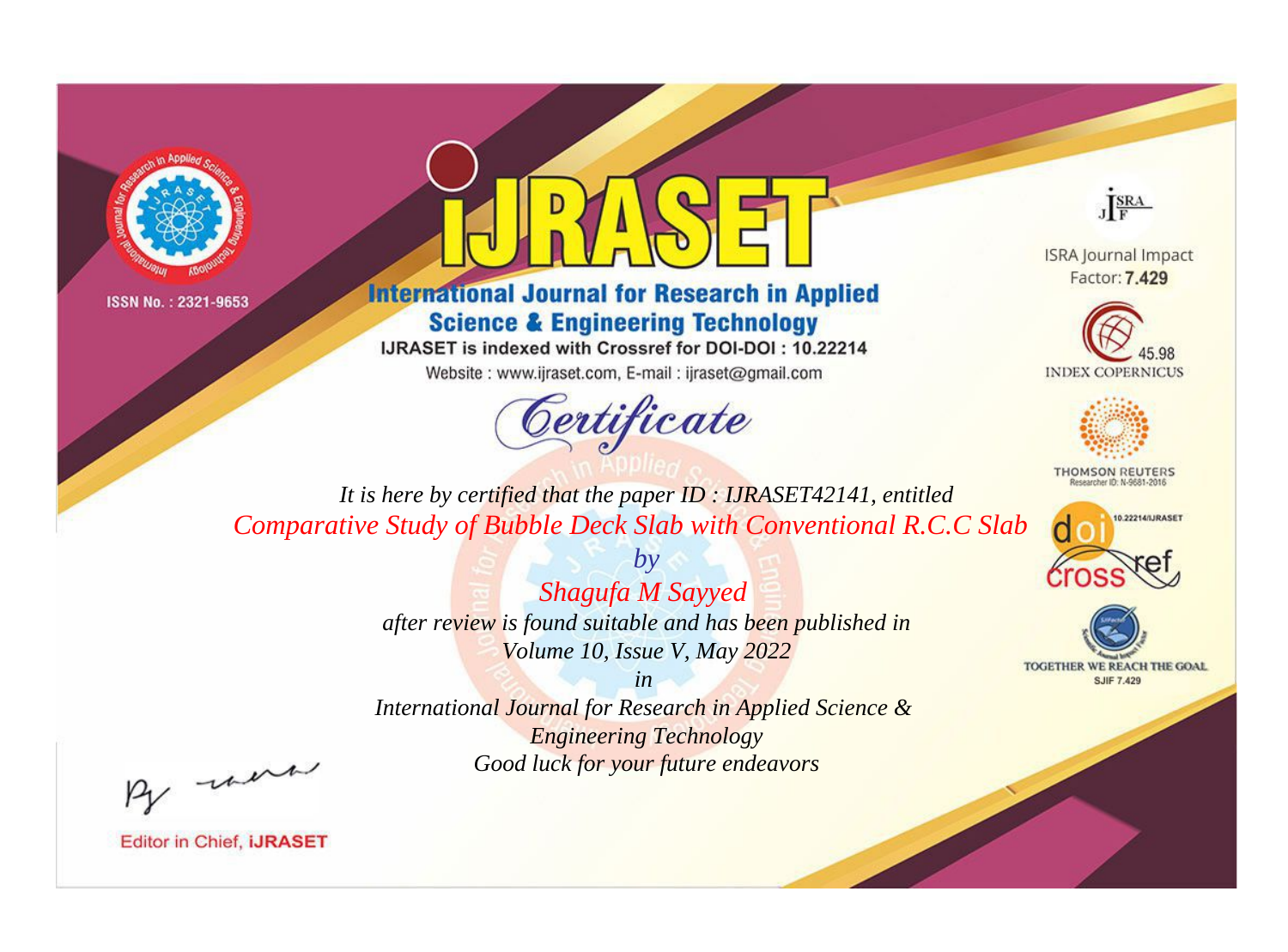



## **International Journal for Research in Applied Science & Engineering Technology**

IJRASET is indexed with Crossref for DOI-DOI: 10.22214

Website: www.ijraset.com, E-mail: ijraset@gmail.com



JERA

**ISRA Journal Impact** Factor: 7.429





**THOMSON REUTERS** 



TOGETHER WE REACH THE GOAL **SJIF 7.429** 

*It is here by certified that the paper ID : IJRASET42141, entitled Comparative Study of Bubble Deck Slab with Conventional R.C.C Slab*

> *by Ansar A Sayyad after review is found suitable and has been published in Volume 10, Issue V, May 2022*

> > *in*

*International Journal for Research in Applied Science & Engineering Technology Good luck for your future endeavors*

By morn